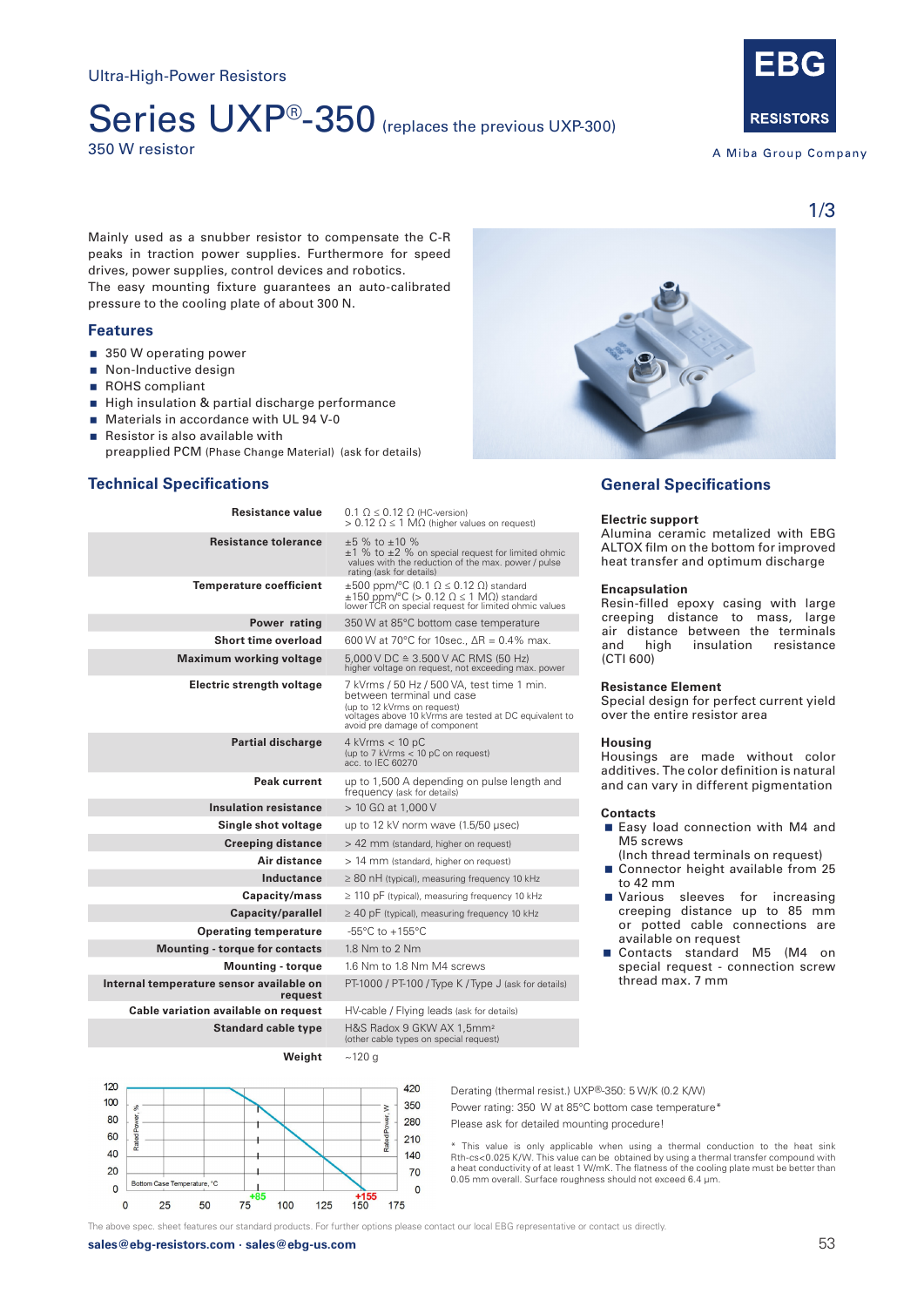# Series UXP®-350



# A Miba Group Company

2/3

40 ±0.5 [1 575 ±0.02]

# **Dimensions in inches [mm] Standard Terminals**



# **How to make an order**

 **Standard terminal** UXP-350\_Ohmic Value\_Tolerance\_Terminal Height\_Contact

For example UXP-350 5R 10% 30/32 M5

 **Examples for optional terminals** UXP-350 5R 10% 25/25 M5 or UXP-350-7 5R 10%

# **Borehole Distance**



Air distance: 14mm [0.5512] min. Creeping distance: 42mm [1.6535] min.

# **Terminal height 30/32**

Standard

Optional



# **Terminal Options (for increased air & creeping distances)**

Other terminal dimensions available, contact for more information



Air and creeping distance depends on length of HV-cable



# **Test Specifications\***

| Test |                              | Method                          | <b>Tolerance Drift**</b> |
|------|------------------------------|---------------------------------|--------------------------|
|      | Short time overload          | 600 W/10sec.                    | $0.40\%$                 |
|      | <b>Humidity steady state</b> | 56 days/40°C/95%                | 0.25%                    |
|      | <b>Temp. Cycling</b>         | $-55/+125/5cycles$              | $0.20\%$                 |
|      | <b>Shock</b>                 | 40q/4,000 times                 | 0.25%                    |
|      | <b>Vibrations</b>            | 2-500Hz/10g                     | 0.25%                    |
|      | Load life 3,000cyl           | PN 30 min. on / 30 min off      | $0.40\%$                 |
|      | <b>Terminal strengths</b>    | 200 N for hexa, thread contacts | 0.05%                    |

**Please note most all of our UXP customers have their own custom designed drawing. Therefore please do not hesitate to discuss your special needs with the local representative or contact us directly.**

The test methods are according to IEC 60068-2

\*\* The tolerance drift is the possible change of the resistance value because of the certain test

The above spec. sheet features our standard products. For further options please contact our local EBG representative or contact us directly.